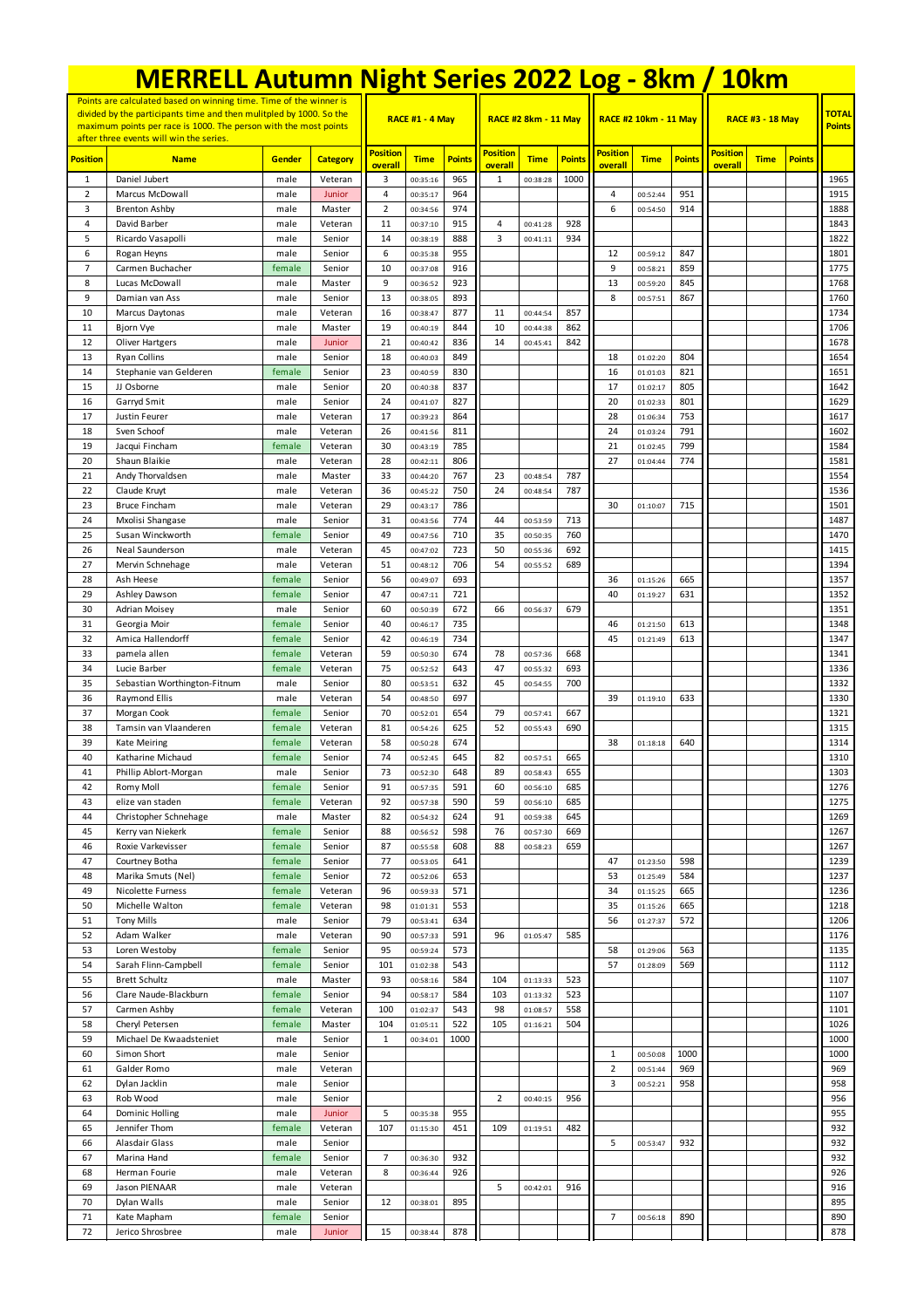|                                                                                                                                                                                                               | <b>MERRELL Autumn Night Series 2022 Log - 8km / 10km</b> |                  |                   |                            |                      |               |                             |                      |               |                            |                       |               |                            |                               |               |            |
|---------------------------------------------------------------------------------------------------------------------------------------------------------------------------------------------------------------|----------------------------------------------------------|------------------|-------------------|----------------------------|----------------------|---------------|-----------------------------|----------------------|---------------|----------------------------|-----------------------|---------------|----------------------------|-------------------------------|---------------|------------|
| Points are calculated based on winning time. Time of the winner is<br>divided by the participants time and then mulitpled by 1000. So the<br>maximum points per race is 1000. The person with the most points |                                                          |                  |                   | <b>RACE #1 - 4 May</b>     |                      |               | <b>RACE #2 8km - 11 May</b> |                      |               |                            | RACE #2 10km - 11 May |               | <b>RACE #3 - 18 May</b>    | <b>TOTAL</b><br><b>Points</b> |               |            |
|                                                                                                                                                                                                               | after three events will win the series.                  |                  |                   |                            |                      |               |                             |                      |               |                            |                       |               |                            |                               |               |            |
| <b>Position</b>                                                                                                                                                                                               | <b>Name</b>                                              | Gender           | <b>Category</b>   | <b>Position</b><br>overall | <b>Time</b>          | <b>Points</b> | <b>Position</b><br>overall  | <b>Time</b>          | <b>Points</b> | <b>Position</b><br>overall | <b>Time</b>           | <b>Points</b> | <b>Position</b><br>overall | <b>Time</b>                   | <b>Points</b> |            |
| 73                                                                                                                                                                                                            | Chaz Price                                               | male             | Senior            |                            |                      |               | 6                           | 00:44:03             | 873           |                            |                       |               |                            |                               |               | 873        |
| 74<br>75                                                                                                                                                                                                      | Chris Thomson                                            | male             | Veteran           |                            |                      |               | $\overline{7}$<br>8         | 00:44:15             | 869<br>869    |                            |                       |               |                            |                               |               | 869        |
| 76                                                                                                                                                                                                            | Andrew White<br>Ryan Jackson                             | male<br>male     | Veteran<br>Senior |                            |                      |               | 9                           | 00:44:17<br>00:44:22 | 867           |                            |                       |               |                            |                               |               | 869<br>867 |
| 77                                                                                                                                                                                                            | Philip Delbridge                                         | male             | Senior            |                            |                      |               | 12                          | 00:45:04             | 854           |                            |                       |               |                            |                               |               | 854        |
| 78                                                                                                                                                                                                            | Erik Hallendorff                                         | male             | Master            |                            |                      |               |                             |                      |               | 10                         | 00:58:50              | 852           |                            |                               |               | 852        |
| 79                                                                                                                                                                                                            | Matthew Kettles                                          | male             | Senior            |                            |                      |               | 13                          | 00:45:22             | 848           |                            |                       |               |                            |                               |               | 848        |
| 80                                                                                                                                                                                                            | <b>Brinsley Powell</b>                                   | male             | Senior            |                            |                      |               |                             |                      |               | 11                         | 00:59:10              | 847           |                            |                               |               | 847        |
| 81                                                                                                                                                                                                            | Chase Hyde                                               | male             | Senior            |                            |                      |               |                             |                      |               | 14                         | 00:59:31              | 842           |                            |                               |               | 842        |
| 82<br>83                                                                                                                                                                                                      | Ryley SMith<br>Ryan De beer                              | male<br>male     | Junior<br>Junior  | 22                         | 00:40:59             | 830           | 15                          | 00:45:42             | 842           |                            |                       |               |                            |                               |               | 842<br>830 |
| 84                                                                                                                                                                                                            | Dylan Jones                                              | male             | Senior            |                            |                      |               |                             |                      |               | 15                         | 01:00:36              | 827           |                            |                               |               | 827        |
| 85                                                                                                                                                                                                            | <b>Blake Dyason</b>                                      | male             | Senior            | 25                         | 00:41:13             | 825           |                             |                      |               |                            |                       |               |                            |                               |               | 825        |
| 86                                                                                                                                                                                                            | Erin Heath                                               | female           | Junior            |                            |                      |               | 16                          | 00:46:41             | 824           |                            |                       |               |                            |                               |               | 824        |
| 87                                                                                                                                                                                                            | Jessica Rohman                                           | female           | Senior            | 27                         | 00:41:57             | 811           |                             |                      |               |                            |                       |               |                            |                               |               | 811        |
| 88                                                                                                                                                                                                            | Micheal Harrison                                         | male             | Senior            |                            |                      |               | 17                          | 00:47:27             | 811           |                            |                       |               |                            |                               |               | 811        |
| 89<br>90                                                                                                                                                                                                      | <b>Brett de Villiers</b><br>Craig Le Roux                | male<br>male     | Senior<br>Senior  |                            |                      |               | 18                          | 00:48:08             | 799           | 19                         | 01:02:28              | 803           |                            |                               |               | 803<br>799 |
| 91                                                                                                                                                                                                            | Christian Els                                            | male             | Veteran           |                            |                      |               | 19                          | 00:48:09             | 799           |                            |                       |               |                            |                               |               | 799        |
| 92                                                                                                                                                                                                            | Mia English                                              | female           | Junior            |                            |                      |               |                             |                      |               | 22                         | 01:02:47              | 799           |                            |                               |               | 799        |
| 93                                                                                                                                                                                                            | <b>Grant Clark</b>                                       | male             | Veteran           |                            |                      |               | 20                          | 00:48:30             | 793           |                            |                       |               |                            |                               |               | 793        |
| 94                                                                                                                                                                                                            | Darrin Cardoso                                           | male             | Senior            |                            |                      |               |                             |                      |               | 23                         | 01:03:18              | 792           |                            |                               |               | 792        |
| 95                                                                                                                                                                                                            | Thomas kantor                                            | male             | Junior            |                            |                      |               | 21                          | 00:48:47             | 789           |                            |                       |               |                            |                               |               | 789        |
| 96                                                                                                                                                                                                            | Marquin Brown                                            | male             | Senior            |                            |                      |               | 22                          | 00:48:48             | 788           |                            |                       |               |                            |                               |               | 788        |
| 97                                                                                                                                                                                                            | Darren Erasmus                                           | male             | Senior            |                            |                      |               | 25                          | 00:49:07             | 783           |                            |                       |               |                            |                               |               | 783        |
| 98<br>99                                                                                                                                                                                                      | Shaun Wakelin<br>Rowen van Eeden                         | male<br>male     | Senior<br>Senior  |                            |                      |               | 26                          | 00:49:08             | 783           | 25                         | 01:04:26              | 778           |                            |                               |               | 783<br>778 |
| 100                                                                                                                                                                                                           | <b>JEREMY CROWDER</b>                                    | male             | Veteran           |                            |                      |               |                             |                      |               | 26                         | 01:04:34              | 776           |                            |                               |               | 776        |
| 101                                                                                                                                                                                                           | REECE MAHARAGE                                           | male             | Senior            |                            |                      |               | 27                          | 00:49:34             | 776           |                            |                       |               |                            |                               |               | 776        |
| 102                                                                                                                                                                                                           | Iain Purchase                                            | male             | Master            |                            |                      |               | 28                          | 00:49:41             | 774           |                            |                       |               |                            |                               |               | 774        |
| 103                                                                                                                                                                                                           | Fiona Birch                                              | female           | Master            |                            |                      |               | 29                          | 00:49:45             | 773           |                            |                       |               |                            |                               |               | 773        |
| 104                                                                                                                                                                                                           | Nicholas Kohne                                           | male             | Veteran           | 32                         | 00:44:04             | 772           |                             |                      |               |                            |                       |               |                            |                               |               | 772        |
| 105                                                                                                                                                                                                           | Carol-Anne Smuts                                         | female           | Veteran           |                            |                      |               | 30                          | 00:49:50             | 772           |                            |                       |               |                            |                               |               | 772        |
| 106<br>107                                                                                                                                                                                                    | Andrew Snowden<br>Gary Reilly                            | male<br>male     | Senior<br>Veteran |                            |                      |               | 31<br>32                    | 00:50:00<br>00:50:23 | 769<br>763    |                            |                       |               |                            |                               |               | 769<br>763 |
| 108                                                                                                                                                                                                           | Murray Gardiner                                          | male             | Veteran           |                            |                      |               | 34                          | 00:50:28             | 762           |                            |                       |               |                            |                               |               | 762        |
| 109                                                                                                                                                                                                           | Paul Durrant                                             | male             | Veteran           |                            |                      |               | 33                          | 00:50:28             | 762           |                            |                       |               |                            |                               |               | 762        |
| 110                                                                                                                                                                                                           | <b>Brian Lustig</b>                                      | male             | Master            | 34                         | 00:44:45             | 760           |                             |                      |               |                            |                       |               |                            |                               |               | 760        |
| 111                                                                                                                                                                                                           | Ashley Holling                                           | male             | Veteran           | 35                         | 00:45:13             | 752           |                             |                      |               |                            |                       |               |                            |                               |               | 752        |
| 112                                                                                                                                                                                                           | Theresa Roos                                             | female           | Veteran           | 37                         | 00:45:27             | 748           |                             |                      |               |                            |                       |               |                            |                               |               | 748        |
| 113                                                                                                                                                                                                           | Sean Smuts                                               | male             | Veteran           |                            |                      |               | 36                          | 00:51:30             | 747           |                            |                       |               |                            |                               |               | 747        |
| 114<br>115                                                                                                                                                                                                    | Ella Thorburn<br>Michael Massingham                      | female<br>male   | Junior<br>Veteran |                            |                      |               | 37<br>38                    | 00:51:31<br>00:51:32 | 747<br>746    |                            |                       |               |                            |                               |               | 747<br>746 |
| 116                                                                                                                                                                                                           | Richard Kellond                                          | male             | Master            | 38                         | 00:45:39             | 745           |                             |                      |               |                            |                       |               |                            |                               |               | 745        |
| 117                                                                                                                                                                                                           | Lauren Fuller                                            | female           | Senior            |                            |                      |               | 39                          | 00:51:57             | 740           |                            |                       |               |                            |                               |               | 740        |
| 118                                                                                                                                                                                                           | Carla Pool                                               | female           | Senior            |                            |                      |               | 40                          | 00:52:00             | 740           |                            |                       |               |                            |                               |               | 740        |
| 119                                                                                                                                                                                                           | Amy Farish                                               | female           | Senior            |                            |                      |               | 41                          | 00:52:01             | 740           |                            |                       |               |                            |                               |               | 740        |
| 120                                                                                                                                                                                                           | Kate Haigh                                               | female           | Senior            |                            |                      |               | 42                          | 00:52:05             | 739           |                            |                       |               |                            |                               |               | 739        |
| 121<br>122                                                                                                                                                                                                    | Jason Gaskell<br><b>Travis Pears</b>                     | male<br>male     | Senior<br>Senior  | 39<br>41                   | 00:46:14<br>00:46:17 | 736<br>735    |                             |                      |               |                            |                       |               |                            |                               |               | 736<br>735 |
| 123                                                                                                                                                                                                           | Roelof van Tonder                                        | male             | Senior            |                            |                      |               | 43                          | 00:52:45             | 729           |                            |                       |               |                            |                               |               | 729        |
| 124                                                                                                                                                                                                           | Andre-Ross Louw                                          | male             | Senior            | 43                         | 00:46:43             | 728           |                             |                      |               |                            |                       |               |                            |                               |               | 728        |
| 125                                                                                                                                                                                                           | Ruxandra Huh                                             | female           | Senior            | 44                         | 00:46:46             | 727           |                             |                      |               |                            |                       |               |                            |                               |               | 727        |
| 126                                                                                                                                                                                                           | Stephen Cowley                                           | male             | Senior            | 46                         | 00:47:03             | 723           |                             |                      |               |                            |                       |               |                            |                               |               | 723        |
| 127                                                                                                                                                                                                           | Daniel Schonlau                                          | male             | Veteran           |                            |                      |               |                             |                      |               | 29                         | 01:09:47              | 718           |                            |                               |               | 718        |
| 128                                                                                                                                                                                                           | Niklas von Maltzahn                                      | male             | Senior            |                            |                      |               |                             |                      |               | 31                         | 01:10:10              | 714           |                            |                               |               | 714        |
| 129<br>130                                                                                                                                                                                                    | Kiana Isaacs<br>Nicci Van der Merwe                      | female<br>female | Junior<br>Senior  | 48<br>50                   | 00:47:49<br>00:47:57 | 711<br>709    |                             |                      |               |                            |                       |               |                            |                               |               | 711<br>709 |
| 131                                                                                                                                                                                                           | Jonathan Dugas                                           | male             | Veteran           | 52                         | 00:48:21             | 704           |                             |                      |               |                            |                       |               |                            |                               |               | 704        |
| 132                                                                                                                                                                                                           | Lara Dugas                                               | female           | Veteran           | 53                         | 00:48:21             | 704           |                             |                      |               |                            |                       |               |                            |                               |               | 704        |
| 133                                                                                                                                                                                                           | Paul Marais                                              | male             | Veteran           |                            |                      |               | 46                          | 00:55:04             | 699           |                            |                       |               |                            |                               |               | 699        |
| 134                                                                                                                                                                                                           | Dale Hunt                                                | male             | Senior            | 55                         | 00:48:59             | 694           |                             |                      |               |                            |                       |               |                            |                               |               | 694        |
| 135                                                                                                                                                                                                           | Samantha Els                                             | female           | Veteran           |                            |                      |               | 48                          | 00:55:35             | 692           |                            |                       |               |                            |                               |               | 692        |
| 136                                                                                                                                                                                                           | Sebastian Wegner                                         | male             | Senior            |                            |                      |               | 49                          | 00:55:35             | 692           |                            |                       |               |                            |                               |               | 692        |
| 137                                                                                                                                                                                                           | Craig Harris                                             | male             | Veteran           |                            |                      |               | 51<br>53                    | 00:55:41             | 691           |                            |                       |               |                            |                               |               | 691        |
| 138<br>139                                                                                                                                                                                                    | Steve Heldzingen<br><b>Stuart Walton</b>                 | male<br>male     | Veteran<br>Senior | 57                         | 00:49:24             | 689           |                             | 00:55:47             | 690           |                            |                       |               |                            |                               |               | 690<br>689 |
| 140                                                                                                                                                                                                           | Alan Schermbrucker                                       | male             | Veteran           |                            |                      |               | 55                          | 00:55:58             | 687           |                            |                       |               |                            |                               |               | 687        |
| 141                                                                                                                                                                                                           | Lisa Schermbrucker                                       | female           | Veteran           |                            |                      |               | 56                          | 00:55:59             | 687           |                            |                       |               |                            |                               |               | 687        |
| 142                                                                                                                                                                                                           | JULIEN PERREARD                                          | male             | Senior            |                            |                      |               |                             |                      |               | 32                         | 01:13:02              | 686           |                            |                               |               | 686        |
| 143                                                                                                                                                                                                           | Andre Hoekstra                                           | male             | Master            |                            |                      |               | 58                          | 00:56:08             | 685           |                            |                       |               |                            |                               |               | 685        |
| 144                                                                                                                                                                                                           | Adam Spagnoletti                                         | male             | Veteran           |                            |                      |               | 57                          | 00:56:08             | 685           |                            |                       |               |                            |                               |               | 685        |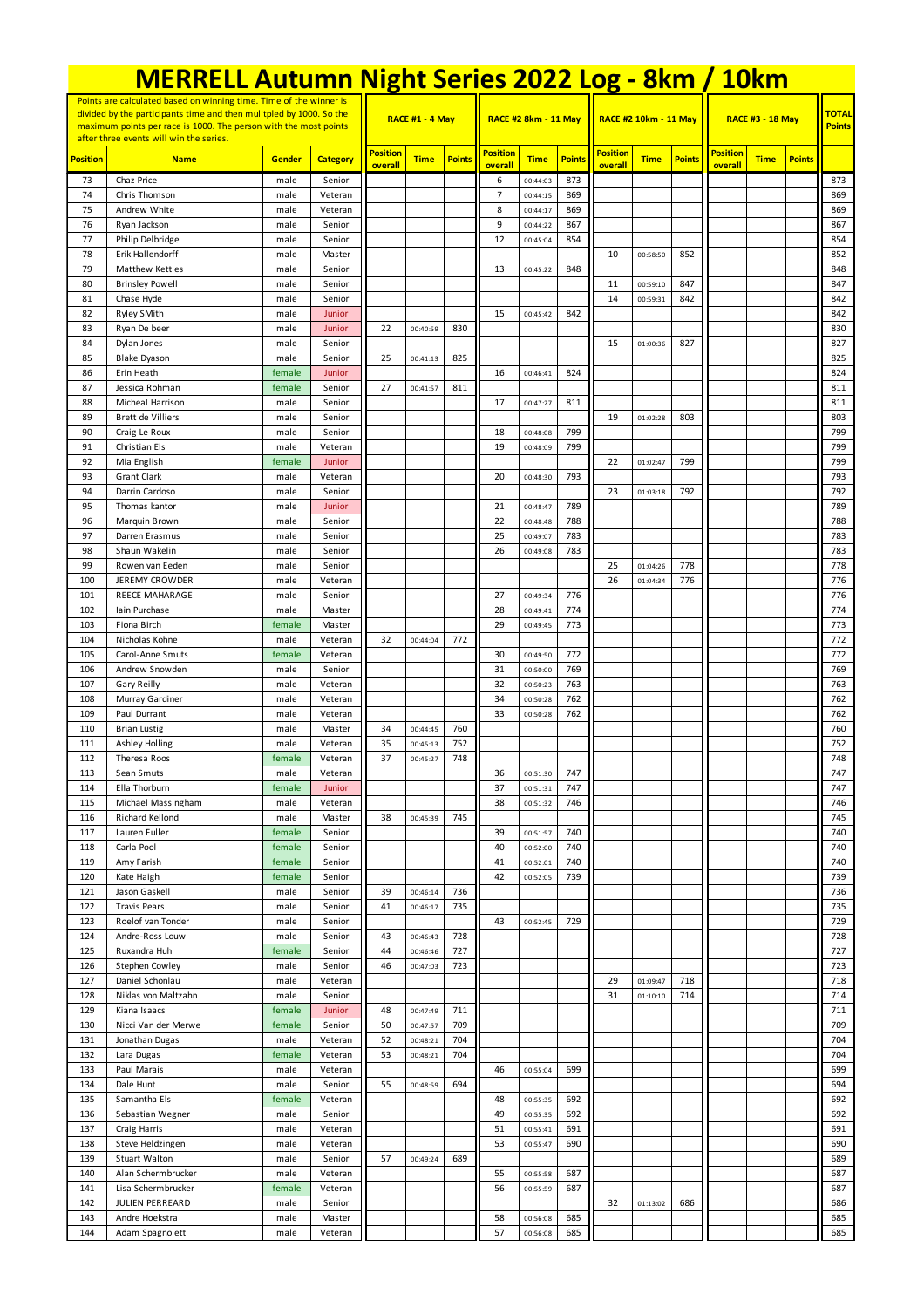|                                                                                                                                                                                                               | <b>MERRELL Autumn Night Series 2022 Log - 8km / 10km</b> |                  |                        |                 |                      |                             |                 |                      |               |                              |             |                         |                 |             |                               |            |
|---------------------------------------------------------------------------------------------------------------------------------------------------------------------------------------------------------------|----------------------------------------------------------|------------------|------------------------|-----------------|----------------------|-----------------------------|-----------------|----------------------|---------------|------------------------------|-------------|-------------------------|-----------------|-------------|-------------------------------|------------|
| Points are calculated based on winning time. Time of the winner is<br>divided by the participants time and then mulitpled by 1000. So the<br>maximum points per race is 1000. The person with the most points |                                                          |                  | <b>RACE #1 - 4 May</b> |                 |                      | <b>RACE #2 8km - 11 May</b> |                 |                      |               | <b>RACE #2 10km - 11 May</b> |             | <b>RACE #3 - 18 May</b> |                 |             | <b>TOTAL</b><br><b>Points</b> |            |
|                                                                                                                                                                                                               | after three events will win the series.                  |                  |                        | <b>Position</b> |                      |                             | <b>Position</b> |                      |               | <b>Position</b>              |             |                         | <b>Position</b> |             |                               |            |
| <b>Position</b>                                                                                                                                                                                               | <b>Name</b>                                              | Gender           | <b>Category</b>        | overall         | <b>Time</b>          | <b>Points</b>               | overall         | <b>Time</b>          | <b>Points</b> | overall                      | <b>Time</b> | <b>Points</b>           | overall         | <b>Time</b> | <b>Points</b>                 |            |
| 145                                                                                                                                                                                                           | Heide Hart                                               | female           | Veteran                |                 |                      |                             | 61              | 00:56:21             | 683           |                              |             |                         |                 |             |                               | 683        |
| 146<br>147                                                                                                                                                                                                    | Ane Dippenaar<br>Elene Goosen                            | female<br>female | Senior<br>Senior       |                 |                      |                             | 62<br>63        | 00:56:30<br>00:56:31 | 681<br>681    |                              |             |                         |                 |             |                               | 681<br>681 |
| 148                                                                                                                                                                                                           | Nini Conradie                                            | female           | Senior                 |                 |                      |                             | 64              | 00:56:32             | 680           |                              |             |                         |                 |             |                               | 680        |
| 149                                                                                                                                                                                                           | Ryan Gould                                               | male             | Senior                 |                 |                      |                             | 65              | 00:56:32             | 680           |                              |             |                         |                 |             |                               | 680        |
| 150                                                                                                                                                                                                           | Kim Hinrichs                                             | male             | Senior                 |                 |                      |                             | 67              | 00:57:00             | 675           |                              |             |                         |                 |             |                               | 675        |
| 151                                                                                                                                                                                                           | Stephen du Plessis                                       | male             | Senior                 |                 |                      |                             | 68              | 00:57:01             | 675           |                              |             |                         |                 |             |                               | 675        |
| 152<br>153                                                                                                                                                                                                    | Alison du Plessis<br>Lorien Pask                         | female<br>female | Senior<br>Master       |                 |                      |                             | 69<br>70        | 00:57:02<br>00:57:04 | 674<br>674    |                              |             |                         |                 |             |                               | 674<br>674 |
| 154                                                                                                                                                                                                           | Nadia van der Merwe                                      | female           | Senior                 |                 |                      |                             | 71              | 00:57:05             | 674           |                              |             |                         |                 |             |                               | 674        |
| 155                                                                                                                                                                                                           | <b>Elmar Cilliers</b>                                    | male             | Senior                 |                 |                      |                             | 72              | 00:57:06             | 674           |                              |             |                         |                 |             |                               | 674        |
| 156                                                                                                                                                                                                           | Tina Hepburn                                             | female           | Senior                 |                 |                      |                             | 73              | 00:57:08             | 673           |                              |             |                         |                 |             |                               | 673        |
| 157                                                                                                                                                                                                           | <b>Bridgid Thomson</b>                                   | female           | Veteran                |                 |                      |                             | 74              | 00:57:09             | 673           |                              |             |                         |                 |             |                               | 673        |
| 158                                                                                                                                                                                                           | Samantha Frost                                           | female           | Senior                 | 61              | 00:50:42             | 671                         |                 |                      |               |                              |             |                         |                 |             |                               | 671        |
| 159<br>160                                                                                                                                                                                                    | Alice Womersley<br>Velia Duncan                          | female<br>female | Senior<br>Veteran      | 62              | 00:50:47             | 670                         | 75              | 00:57:27             | 670           |                              |             |                         |                 |             |                               | 670<br>670 |
| 161                                                                                                                                                                                                           | Gerard Bergstedt                                         | male             | Veteran                |                 |                      |                             | 77              | 00:57:33             | 668           |                              |             |                         |                 |             |                               | 668        |
| 162                                                                                                                                                                                                           | <b>Tracey Cowley</b>                                     | female           | Veteran                | 63              | 00:51:00             | 667                         |                 |                      |               |                              |             |                         |                 |             |                               | 667        |
| 163                                                                                                                                                                                                           | Keira Kantor                                             | female           | Junior                 |                 |                      |                             | 80              | 00:57:44             | 666           |                              |             |                         |                 |             |                               | 666        |
| 164                                                                                                                                                                                                           | douglas olsson                                           | male             | Veteran                |                 |                      |                             | 81              | 00:57:46             | 666           |                              |             |                         |                 |             |                               | 666        |
| 165                                                                                                                                                                                                           | Jay Margolis                                             | female           | Veteran                |                 |                      |                             |                 |                      |               | 33                           | 01:15:23    | 665                     |                 |             |                               | 665        |
| 166<br>167                                                                                                                                                                                                    | Dave Commerford<br>Michiel Latsky                        | male<br>female   | Veteran<br>Senior      |                 |                      |                             | 83              | 00:57:52             | 665           | 37                           | 01:15:27    | 664                     |                 |             |                               | 665<br>664 |
| 168                                                                                                                                                                                                           | Mike DUNCAN                                              | male             | Veteran                |                 |                      |                             | 84              | 00:57:55             | 664           |                              |             |                         |                 |             |                               | 664        |
| 169                                                                                                                                                                                                           | Aj Adams                                                 | male             | Junior                 | 64              | 00:51:16             | 664                         |                 |                      |               |                              |             |                         |                 |             |                               | 664        |
| 170                                                                                                                                                                                                           | Marie Sto                                                | female           | Senior                 |                 |                      |                             | 85              | 00:58:06             | 662           |                              |             |                         |                 |             |                               | 662        |
| 171                                                                                                                                                                                                           | Nicola Vertue                                            | female           | Veteran                |                 |                      |                             | 86              | 00:58:17             | 660           |                              |             |                         |                 |             |                               | 660        |
| 172                                                                                                                                                                                                           | Justin Varkevisser                                       | male             | Senior                 |                 |                      |                             | 87              | 00:58:23             | 659           |                              |             |                         |                 |             |                               | 659        |
| 173<br>174                                                                                                                                                                                                    | Peta Chennells<br>Dom Chennells                          | female<br>male   | Veteran<br>Veteran     | 65<br>66        | 00:51:41<br>00:51:42 | 658<br>658                  |                 |                      |               |                              |             |                         |                 |             |                               | 658<br>658 |
| 175                                                                                                                                                                                                           | paul merifield                                           | male             | Veteran                | 67              | 00:51:44             | 658                         |                 |                      |               |                              |             |                         |                 |             |                               | 658        |
| 176                                                                                                                                                                                                           | Doug Olsson                                              | male             | Veteran                | 68              | 00:51:51             | 656                         |                 |                      |               |                              |             |                         |                 |             |                               | 656        |
| 177                                                                                                                                                                                                           | Eugene Webb                                              | male             | Veteran                | 69              | 00:51:51             | 656                         |                 |                      |               |                              |             |                         |                 |             |                               | 656        |
| 178                                                                                                                                                                                                           | <b>Greg Hart</b>                                         | male             | Master                 |                 |                      |                             | 90              | 00:58:48             | 654           |                              |             |                         |                 |             |                               | 654        |
| 179                                                                                                                                                                                                           | JeanneMari Terblanche                                    | female           | Senior                 | 71              | 00:52:05             | 653                         |                 |                      |               |                              |             |                         |                 |             |                               | 653        |
| 180<br>181                                                                                                                                                                                                    | Juanita Lategan<br><b>Trevor McLeanAnderson</b>          | female<br>male   | Senior<br>Master       | 76<br>78        | 00:52:59<br>00:53:11 | 642<br>640                  |                 |                      |               |                              |             |                         |                 |             |                               | 642<br>640 |
| 182                                                                                                                                                                                                           | <b>Trevor Stuart</b>                                     | male             | Master                 |                 |                      |                             |                 |                      |               | 41                           | 01:20:48    | 620                     |                 |             |                               | 620        |
| 183                                                                                                                                                                                                           | Cronje du Plessis                                        | male             | Veteran                |                 |                      |                             |                 |                      |               | 42                           | 01:21:06    | 618                     |                 |             |                               | 618        |
| 184                                                                                                                                                                                                           | Esti Louw                                                | female           | Senior                 | 83              | 00:55:15             | 616                         |                 |                      |               |                              |             |                         |                 |             |                               | 616        |
| 185                                                                                                                                                                                                           | Michael Bowen                                            | male             | Veteran                | 84              | 00:55:16             | 616                         |                 |                      |               |                              |             |                         |                 |             |                               | 616        |
| 186                                                                                                                                                                                                           | Wessel Stapelberg                                        | female           | Senior                 |                 |                      |                             |                 |                      |               | 43                           | 01:21:39    | 614                     |                 |             |                               | 614        |
| 187<br>188                                                                                                                                                                                                    | Selby Stapelberg<br>Jacqueline Womersley                 | female<br>female | Senior<br>Senior       | 86              | 00:55:31             | 613                         |                 |                      |               | 44                           | 01:21:40    | 614                     |                 |             |                               | 614<br>613 |
| 189                                                                                                                                                                                                           | Keavine Jordan                                           | male             | Junior                 | 85              | 00:55:31             | 613                         |                 |                      |               |                              |             |                         |                 |             |                               | 613        |
| 190                                                                                                                                                                                                           | <b>Edward Pickup</b>                                     | male             | Veteran                |                 |                      |                             | 92              | 01:02:47             | 613           |                              |             |                         |                 |             |                               | 613        |
| 191                                                                                                                                                                                                           | Elenaor De Kock                                          | female           | Senior                 |                 |                      |                             | 93              | 01:03:45             | 603           |                              |             |                         |                 |             |                               | 603        |
| 192                                                                                                                                                                                                           | Johann Christian Sittmann                                | male             | Senior                 |                 |                      |                             | 94              | 01:04:39             | 595           |                              |             |                         |                 |             |                               | 595        |
| 193                                                                                                                                                                                                           | Tracy-Lee Smith                                          | female           | Senior                 |                 |                      |                             | 95              | 01:04:40             | 595           |                              |             |                         |                 |             |                               | 595        |
| 194                                                                                                                                                                                                           | Joanna Maughan                                           | female           | Veteran                |                 |                      |                             |                 |                      |               | 48<br>49                     | 01:24:26    | 594                     |                 |             |                               | 594        |
| 195<br>196                                                                                                                                                                                                    | Maria Richards<br>Miekie Treurnicht                      | female<br>female | Veteran<br>Senior      | 89              | 00:57:32             | 591                         |                 |                      |               |                              | 01:24:26    | 594                     |                 |             |                               | 594<br>591 |
| 197                                                                                                                                                                                                           | Chrisna Campher                                          | female           | Senior                 |                 |                      |                             |                 |                      |               | 50                           | 01:25:00    | 590                     |                 |             |                               | 590        |
| 198                                                                                                                                                                                                           | Sandra Young                                             | female           | Master                 |                 |                      |                             |                 |                      |               | 51                           | 01:25:05    | 589                     |                 |             |                               | 589        |
| 199                                                                                                                                                                                                           | Anneke Eberhard                                          | female           | Senior                 |                 |                      |                             |                 |                      |               | 52                           | 01:25:06    | 589                     |                 |             |                               | 589        |
| 200                                                                                                                                                                                                           | Emma Finlay                                              | female           | Senior                 |                 |                      |                             |                 |                      |               | 54                           | 01:25:52    | 584                     |                 |             |                               | 584        |
| 201<br>202                                                                                                                                                                                                    | Mercia Volschenk                                         | male             | Senior                 | 97              |                      | 571                         |                 |                      |               | 55                           | 01:25:55    | 584                     |                 |             |                               | 584        |
| 203                                                                                                                                                                                                           | <b>KEVERN Furness</b><br>Micheal Wilkoinson              | male<br>male     | Veteran<br>Senior      |                 | 00:59:34             |                             | 97              | 01:08:37             | 561           |                              |             |                         |                 |             |                               | 571<br>561 |
| 204                                                                                                                                                                                                           | <b>Bonte Betts</b>                                       | female           | Veteran                |                 |                      |                             | 99              | 01:08:57             | 558           |                              |             |                         |                 |             |                               | 558        |
| 205                                                                                                                                                                                                           | Adrian Punt                                              | male             | Veteran                |                 |                      |                             | 100             | 01:09:57             | 550           |                              |             |                         |                 |             |                               | 550        |
| 206                                                                                                                                                                                                           | Annemieke van der Valk                                   | female           | Senior                 |                 |                      |                             | 101             | 01:10:15             | 548           |                              |             |                         |                 |             |                               | 548        |
| 207                                                                                                                                                                                                           | Lauren Paillard                                          | female           | Senior                 |                 |                      |                             | 102             | 01:10:16             | 547           |                              |             |                         |                 |             |                               | 547        |
| 208                                                                                                                                                                                                           | Pascalle Ortlepp                                         | female           | Senior                 | 99              | 01:02:14             | 547                         |                 |                      |               |                              |             |                         |                 |             |                               | 547        |
| 209<br>210                                                                                                                                                                                                    | Georgina van Heerden<br>Shelby Andrew                    | female<br>female | Senior<br>Senior       | 103<br>102      | 01:05:03<br>01:05:03 | 523<br>523                  |                 |                      |               |                              |             |                         |                 |             |                               | 523<br>523 |
| 211                                                                                                                                                                                                           | Jayson Wicomb                                            | male             | Senior                 |                 |                      |                             |                 |                      |               | 59                           | 01:38:31    | 509                     |                 |             |                               | 509        |
| 212                                                                                                                                                                                                           | Kerry Gherbavaz                                          | female           | Senior                 |                 |                      |                             | 106             | 01:18:56             | 487           |                              |             |                         |                 |             |                               | 487        |
| 213                                                                                                                                                                                                           | Ernest Van riet                                          | male             | Veteran                |                 |                      |                             | 107             | 01:18:58             | 487           |                              |             |                         |                 |             |                               | 487        |
| 214                                                                                                                                                                                                           | Elri Agenbag                                             | female           | Senior                 |                 |                      |                             | 108             | 01:19:41             | 483           |                              |             |                         |                 |             |                               | 483        |
| 215                                                                                                                                                                                                           | Sarah Wilton                                             | female           | Senior                 |                 |                      |                             | 110             | 01:20:45             | 476           |                              |             |                         |                 |             |                               | 476        |
| 216                                                                                                                                                                                                           | Arlene Addison                                           | female           | Master                 | 105             | 01:12:49             | 467                         |                 |                      |               |                              |             |                         |                 |             |                               | 467        |